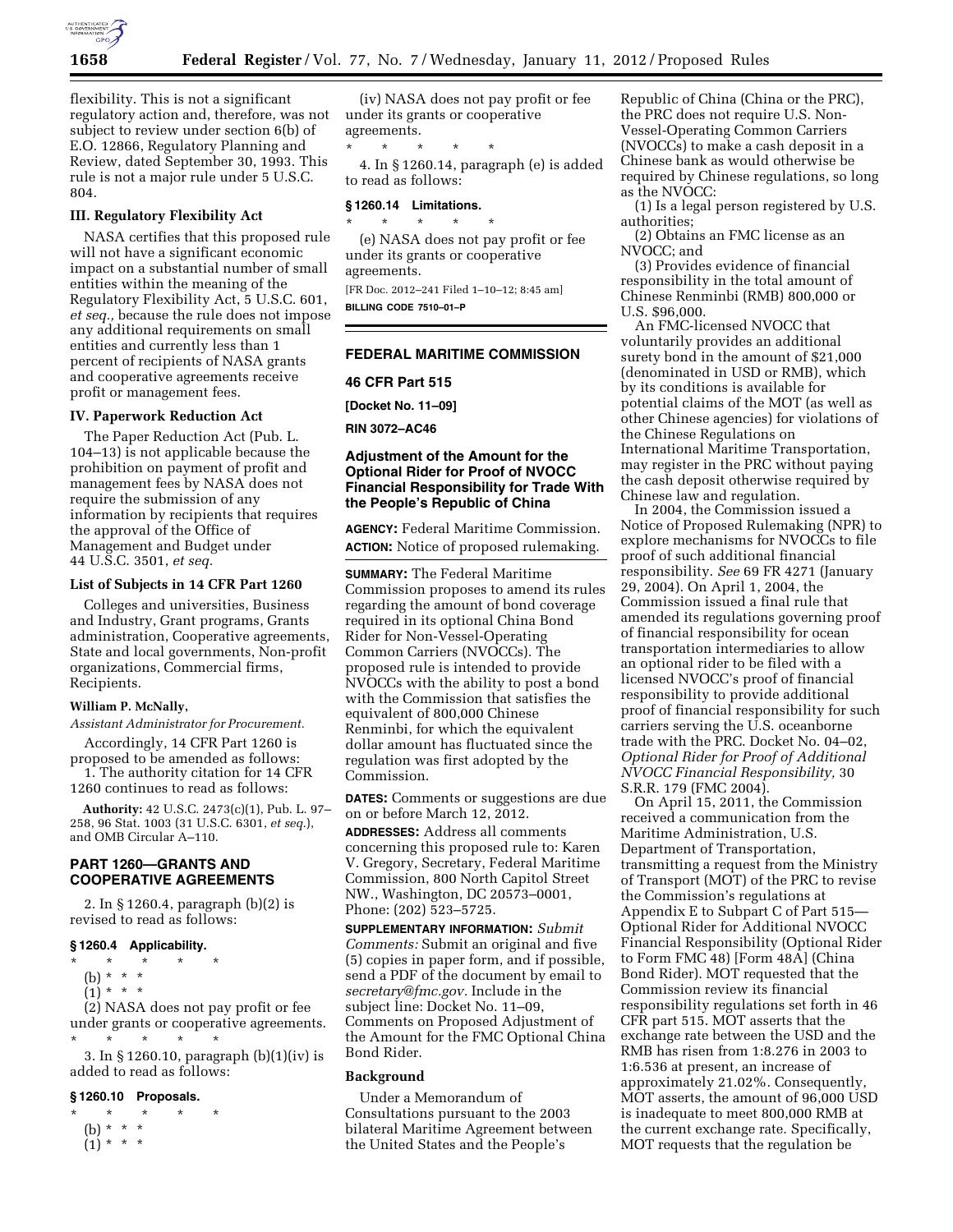revised to include a provision that would allow for adjustments to the USD amount required in a NVOCC optional bond rider covering transportation activities in the U.S./China trades when the USD and the RMB exchange rate fluctuates 20% higher or lower than that of the last adjustment. MOT also proposes that the adjustment be jointly approved by the U.S. and the PRC at the bilateral maritime consultative meeting of the same year. Finally, if this proposal is adopted, the MOT also proposes that the existing total required bond amount of 96,000 USD be increased to 122,000 USD, which, MOT asserts, is the equivalent amount of 800,000 RMB at the present exchange rate.

### **Comments**

The Commission issued a Notice of Inquiry soliciting public commentary on the proposal on June 10, 2011. The NOI sought general comments on the China Bond Rider, and also presented three questions for particular study:

1. Describe how, and to what extent, the optional rider to the required NVOCC bond has impacted your company's business operations? Does this make for more certainty in your business operation? Has the optional rider to the required NVOCC bond impacted your overall business costs? If so, how?

2. What do you see as the advantages and disadvantages of an adjustment to the current optional rider to the required NVOCC bond?

3. Please explain whether, and if so, how significantly your business costs/operations would be affected by a provision that allows for adjustments to the U.S. Dollar amount required in a NVOCC optional China bond rider when the USD (U.S. Dollar) and the RMB (Renminbi) exchange rate fluctuates 20% higher or lower.

The Commission received three Comments, each of which is summarized below.

Econocaribe Consolidators: John Abisch, the President of Econocaribe, did not appear to oppose the suggestion that the China Bond Rider be increased to cover currency valuations. Instead, the comment focused on the effect of the China Bond Rider and other rider requirements imposed on bondholders, such as the requirement that NVOCC's obtain an additional \$10,000 in bond coverage for each branch office. Econocaribe noted that if a bondholder has five additional branch offices, the total coverage would be \$125,000 (\$75,000 base plus \$50,000 for five branch offices). Econocaribe stated that ''[i]f the FMC can get the [Chinese Government] to 'count' the entire bond currently posted, including the amount of the bond posted for the branch offices, even with the [Chinese Government] increasing the bond

requirement, this would actually have a slight reduction in the cost of the bond[.]''

Mohawk Global Logistics: Richard J. Roche submitted comments on behalf of Mohawk Global Logistics. Mohawk believes that the optional rider method of conducting business is ''a fair and equitable'' solution to the alternative of posting a cash bond in China. Mohawk prefers bond coverage to cash deposit because it allows Mohawk to ''expand [its] offering in China without having to make a significant investment of cash.'' Similarly, Mohawk understands currency fluctuations, and ''agree[s] that an increase in demonstrated bond coverage is warranted due to the lower value of the U.S. dollar today.'' Mohawk did not identify disadvantages to the increase, other than the minor administrative burden of possibly prorating bonds in effect, addressing different bond premium dates, and the incremental increase in the cost of the China Bond Rider coverage. These disadvantages would be multiplied if the Commission added an automatic trigger based on a currency fluctuation of a defined percentage. If currencies fluctuated rapidly or drastically, it could cause additional administrative burdens on bondholders. Mohawk did not see this outcome as likely, and believed that an automatic trigger for additional coverage could prove workable. Mohawk also agreed with Econocaribe that many bondholders already demonstrate 800,000 RMB worth of coverage if one includes the aggregate amount posted for branch offices. In Mohawk's view:

A more reasonable approach might be for China to set and exchange value as of a given date, and allow NVOCC's to offset the bond coverage based on total bond value, adding any additional coverage as might be required to make up any shortfall not already covered by multiple branch offices. This would limit the bond transactions significantly, while providing simplicity and stability for all involved.

National Customs Brokers and Forwarders Association (NCBFAA): The NCBFAA notes in its comments the history of the China Bond rider provision, and the role that the NCBFAA played in Docket No. 04–02, *Optional Bond Rider for Proof of Additional NVOCC Financial Responsibility.* Like Mohawk, the NCBFAA believes that the China Bond Rider has been ''extremely successful,'' and has allowed U.S. companies to provide services in China that might otherwise be difficult if the companies were required to post cash with the Chinese Government. Though U.S. licensed NVOCCs must register in China in order to conduct business, NCBFAA indicates that the process ''has not been unduly onerous,'' and ''has not heretofore unduly increased operating costs.''

The NCBFAA also accepts that the respective currencies have fluctuated, and some justification exists for the Chinese Government's request to increase the amount of the Bond Rider. Additionally, although the NCBFAA does not object to the Commission's consideration of a Bond Rider adjustment any time the currency values fluctuate more than 20%, it does not believe that an automatic adjustment ''is necessary or appropriate.'' The NCBFAA also echoes the beliefs of Mohawk and Econocaribe that many NVOCCs already have an aggregate coverage of greater than \$125,000 (which would surpass the adjusted China Bond Rider amount of \$122,000). If the Chinese Government assented, NCBFAA posits that allowing the NVOCCs to count all bond coverage might actually decrease the cost for many U.S.-licensed NVOCCs who do business in China. The NCBFAA looks to the Annex to the 2003 Bilateral Maritime Agreement for support, noting that it did not require a Bond Rider of a certain amount, but instead required evidence of financial responsibility of a certain total amount (\$96,000). The Agreement left open how that total may be satisfied. The NCBFAA thus suggests that the Commission seek the Chinese Government's assent to accepting a total bond amount in addition to a Bond Rider in satisfying the \$122,000 amount. Each NVOCC could thus determine whether it was more cost effective to procure a Bond Rider, or simply rely on its aggregate coverage amount that exceeded \$122,000. This would reduce operating costs for some NVOCCs, but would still maintain adequate coverage.

### **Proposed Change**

In the 2003 Memorandum of Consultation between the U.S. and China, the two nations agreed that U.S. NVOCCs operating in trade with China would provide ''evidence of financial responsibility in the total amount of Chinese Renminbi (RMB) 800,000 or U.S. \$96,000.'' The Memorandum specified an amount in both Chinese and U.S. currency, and did not provide for adjustment in exchange rates. Nevertheless, in recognition of the recent slight improvement in the value of the RMB against the dollar, and in the spirit of comity and good faith with our trading partner, the Commission is proposing to adjust its China bond rider so that total NVOCC financial responsibility will equal 800,000 RMB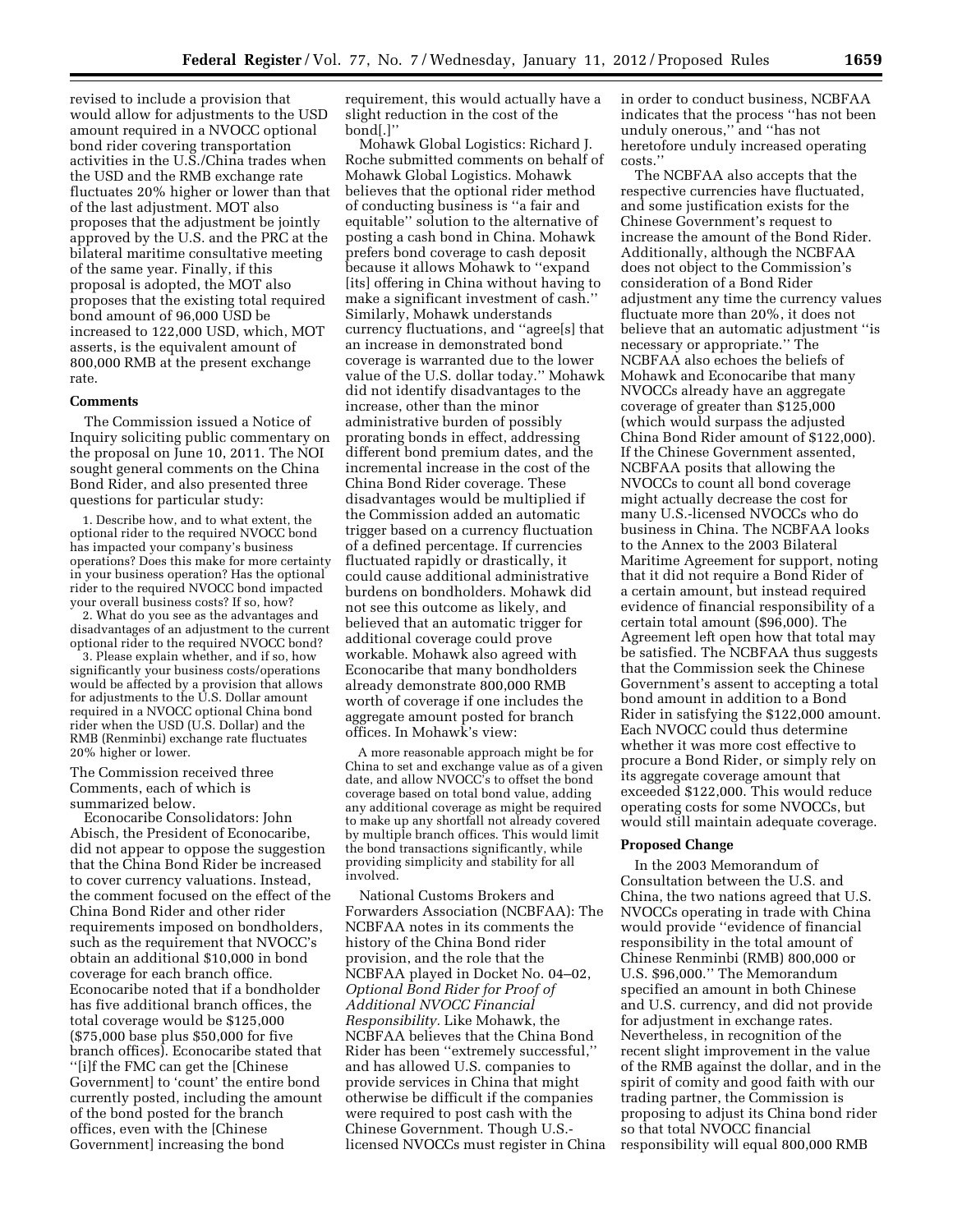under current exchange rates. The Commission acknowledges that all the submitted comments see value in maintaining the optional China Bond Rider, and recognize the PRC's justification for adjusting the value based on exchange rate changes that have taken place since 2004. Therefore, based on the generally favorable comments, the Commission now proposes to amend its regulations in 46 CFR Part 515 to adjust the amount of surety available in the optional China Bond Rider provided in Appendices E and F to Subpart C of Part 515 (Form FMC–48A, OMB No. 3072–0018), and provide a method for NVOCCs to demonstrate financial responsibility by aggregating the total bond coverage for all bonds.

The proposed rule amends Appendix F to Subpart C of Part 515 (group bonds) to increase the amount specified from \$21,000 to \$50,000. In response to the comments the Commission received, the proposed rule amends Appendix E to Subpart C of Part 515 (individual NVOCC bonds) to remove pre-specified rider amounts to account for variances in NVOCCs' combined total surety levels maintained to meet the Commission's other financial responsibility requirements, including \$10,000 in bond coverage that NVOCCs maintain for each of their branch offices pursuant to 46 CFR § 515.21(a)(4). This recognition means that NVOCCs with branch offices may have rider amounts that vary to satisfy the level of coverage requested by the PRC, so long as their total coverage equals \$125,000. The Commission seeks comments particularly on the feasibility of these proposed revisions.

The Commission intends to review the value of the total coverage provided by the China bond rider periodically.

#### **Certifications**

The Chairman of the Commission certifies, pursuant to section 605(b) of the Regulatory Flexibility Act, 5 U.S.C. 601 *et seq.,* that the rule will not, if promulgated, have a significant economic impact on a substantial number of small entities. The Commission recognizes that the majority of businesses that would be affected by this rule qualify as small entities under the guidelines of the Small Business Administration. The rule, however, would encompass an optional provision for U.S. licensed NVOCCs, which may be used at their discretion. The rule would not pose an economic detriment to all NVOCCs regulated by the Commission. It would only impact those NVOCCs who choose to exercise the option, at this date

approximately only 10% of the entire pool of all NVOCCs. Instead of applying to all NVOCCS (a majority of which are small entities), it adjusts the favored method of demonstrating financial responsibility for those NVOCCs who choose to use it. This method of demonstrating financial responsibility implements an agreement with the PRC that allows U.S. NVOCCs to avoid having to make a large cash deposit in a Chinese bank. As such, the rule would help continue to promote U.S. business interests in the PRC and facilitate U.S. foreign commerce.

This rule is not a ''major rule'' under 5 U.S.C. 804(2).

The collection of information requirements contained in this rule have been submitted to the Office of Management and Budget for review under section 3504(h) of the Paperwork Reduction Act of 1980, as amended. Public reporting burden for this collection of information is estimated to be 1.25 hours per response, including time for reviewing instructions, searching existing data sources, gathering and maintaining the data needed, and completing and reviewing the collection of information. Send comments regarding the burden estimate or any other aspect of this collection of information, including suggestions for reducing this burden, to Ronald D. Murphy, Managing Director, Federal Maritime Commission, 800 North Capitol Street NW., Washington, DC 20573; and to the Office of Information and Regulatory Affairs, Office of Management and Budget, Attention: Desk Officer for the Federal Maritime Commission, Washington, DC 20503.

#### **List of Subjects in 46 CFR Part 515**

Freight, Maritime carriers, Nonvessel-operating common carriers.

For the reasons stated in the supplementary information, the Federal Maritime Commission proposes to amend 46 CFR part 515 as follows.

# **PART 515—LICENSING, FINANCIAL RESPONSIBILITY REQUIREMENTS, AND GENERAL DUTIES FOR OCEAN TRANSPORTATION INTERMEDIARIES**

1. The authority citation for part 515 continues to read as follows:

**Authority:** 5 U.S.C. 553; 31 U.S.C. 9701; 46 U.S.C. 305, 40102, 40104, 40501–40503, 40901–40904, 41101–41109, 41301–41302, 41305–41307; Pub. L. 105–383, 112 Stat. 3411; 21 U.S.C. 862.

2. Revise Appendix E to Subpart C of Part 515 to read as follows:

# **APPENDIX E TO SUBPART C OF PART 515—OPTIONAL RIDER FOR ADDITIONAL NVOCC FINANCIAL RESPONSIBILITY (OPTIONAL RIDER TO FORM FMC–48) [FORM 48A]**

FMC–48A, OMB No. [3072–0018, (04/06/04)]

Optional Rider for Additional NVOCC Financial Responsibility [Optional Rider to Form FMC-48

### **RIDER**

The undersigned  $[\_\_\_\]$ , as Principal and<br>las Surety do bereby agree that the [\_\_\_], as Surety do hereby agree that the<br>existing Bond No [\_\_\_\_\_\_] to the United existing Bond No. [\_\_\_\_\_\_] to the United States of America and filed with the Federal Maritime Commission pursuant to section 19 of the Shipping Act of 1984 is modified as follows:

1. The following condition is added to this Bond:

a. An additional condition of this Bond is<br>at \$ (payable in U.S. Dollars or that \$\_\_\_ (payable in U.S. Dollars or<br>Renminbi Yuan at the option of the Surety) shall be available to pay any fines and penalties for activities in the U.S.-China trades imposed by the Ministry of Communications of the People's Republic of China (''MOC'') or its authorized competent communications department of the people's government of the province, autonomous region or municipality directly under the Central Government or the State Administration of Industry and Commerce pursuant to the Regulations of the People's Republic of China on International Maritime Transportation and the Implementing Rules of the Regulations of the PRC on International Maritime Transportation promulgated by MOC Decree No. 1, January 20, 2003.

b. The liability of the Surety shall not be discharged by any payment or succession of payments pursuant to section 1 of this Rider, unless and until the payment or payments shall aggregate the amount set forth in section 1a of this Rider. In no event shall the Surety's obligation under this Rider exceed the amount set forth in section 1a regardless of the number of claims.

c. The total amount of coverage available under this Bond and all of its riders, available pursuant to the terms of section  $1(a.)$  of this rider, equals  $\$\quad$ . The total amount of aggregate coverage equals or exceeds \$125,000.

d. This Rider is effective the  $\lfloor$  day of 1. 20 [erg]. and shall continue in effect ], and shall continue in effect until discharged, terminated as herein provided, or upon termination of the Bond in accordance with the sixth paragraph of the Bond. The Principal or the Surety may at any time terminate this Rider by written notice to the Federal Maritime Commission at its offices in Washington, DC, accompanied by proof of transmission of notice to MOC. Such termination shall become effective thirty (30) days after receipt of said notice and proof of transmission by the Federal Maritime Commission. The Surety shall not be liable for fines or penalties imposed on the Principal after the expiration of the 30-day period but such termination shall not affect the liability of the Principal and Surety for any fine or penalty imposed prior to the date when said termination becomes effective.